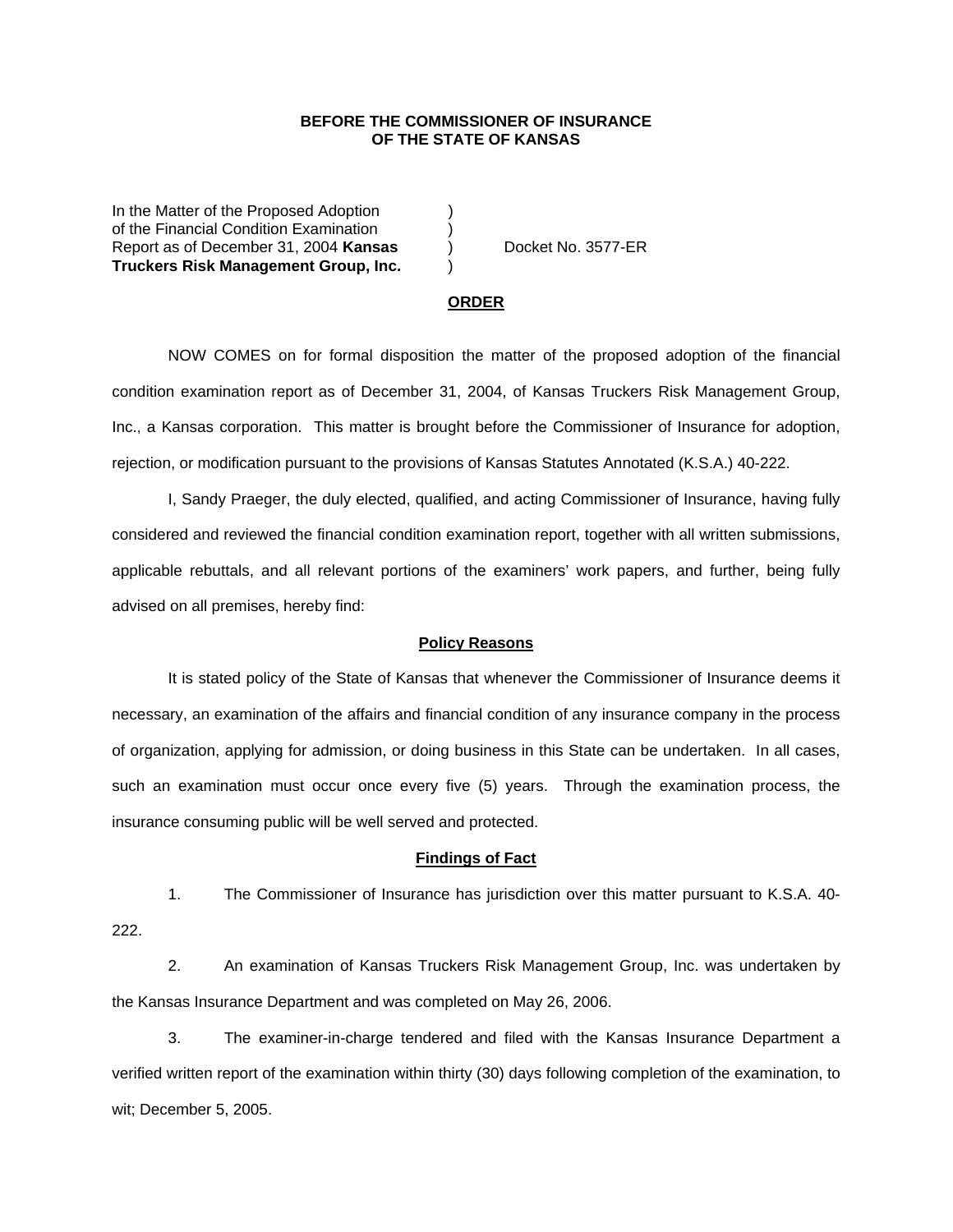4. Following receipt of the verified report, the Kansas Insurance Department transmitted the report to Kansas Truckers Risk Management Group, Inc. on May 26, 2006, with a duly executed notice advising the company of its opportunity to prepare and submit to the Kansas Insurance Department a written submission or rebuttal with respect to any and all matters contained in the report. Kansas Truckers Risk Management Group, Inc. was further advised that any written submission or rebuttal needed to be filed with the Kansas Insurance Department no later than thirty (30) days after receipt of the verified report.

 5. After a telephone reminder was made following the thirty (30) days allowed in paragraph 4 above, Kansas Truckers Risk Management Group, Inc. failed to file either a written acceptance or rebuttal of the verified report.

 6. Within thirty (30) days of the end of the time period allowed for written submission or rebuttal, the Commissioner of Insurance fully reviewed the report, together with all written submissions and rebuttals provided by Kansas Truckers Risk Management Group, Inc. The Commissioner of Insurance further reviewed all relevant workpapers.

 7. No other written submissions or rebuttals were submitted by Kansas Truckers Risk Management Group, Inc.

## **Conclusion of Law**

8. K.S.A. 40-222(k)(2) provides:

"Within 30 days of the end of the period allowed for the receipt of written submissions or rebuttals, the commissioner shall fully consider and review the report, together with any written submissions or rebuttals and any relevant portions of the examiners workpapers and enter an order:

- (A) Adopting the examination report as filed or with modification or corrections. If the examination report reveals that the company is operating in violation of any law, regulation or prior order of the commissioner, the commissioner may order the company to take any action the commissioner considers necessary and appropriate to cure such violations; or
- (B) rejecting the examination report with directions to the examiners to reopen the examination for purposes of obtaining additional data, documentation or information, and refiling pursuant to subsection (k); or
- (C) call and conduct a fact-finding hearing in accordance with K.S.A. 40-281 and amendments thereto for purposes of obtaining additional documentation, data, information and testimony."